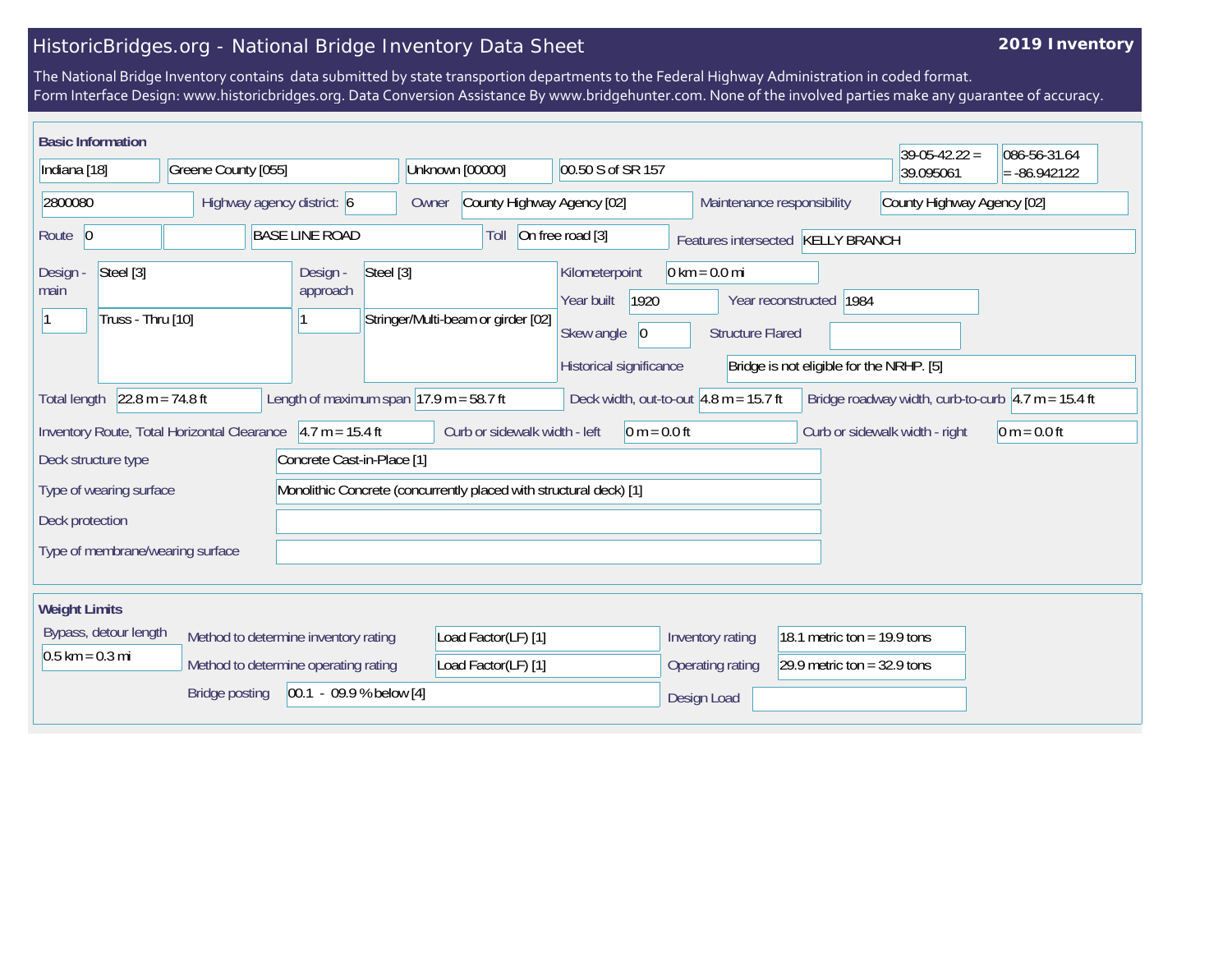| <b>Functional Details</b>                                                                                                                       |                                                                                           |  |  |  |  |  |  |  |  |  |  |
|-------------------------------------------------------------------------------------------------------------------------------------------------|-------------------------------------------------------------------------------------------|--|--|--|--|--|--|--|--|--|--|
| 2031<br>Average daily truck traffi 2<br>Year 2011<br>Future average daily traffic<br>Average Daily Traffic<br>$ 110\rangle$<br>%<br>140<br>Year |                                                                                           |  |  |  |  |  |  |  |  |  |  |
| Road classification<br>Local (Rural) [09]                                                                                                       | Approach roadway width<br>$4.6 m = 15.1 ft$<br>Lanes on structure 1                       |  |  |  |  |  |  |  |  |  |  |
| Type of service on bridge Highway [1]                                                                                                           | Direction of traffic One lane bridge for 2 - way traffic [3]<br>Bridge median             |  |  |  |  |  |  |  |  |  |  |
| Parallel structure designation<br>No parallel structure exists. [N]                                                                             |                                                                                           |  |  |  |  |  |  |  |  |  |  |
| Waterway [5]<br>Type of service under bridge                                                                                                    | Navigation control<br>Lanes under structure<br>$ 0\rangle$                                |  |  |  |  |  |  |  |  |  |  |
| $0 = N/A$<br>Navigation vertical clearanc                                                                                                       | Navigation horizontal clearance $\vert 0 = N/A \vert$                                     |  |  |  |  |  |  |  |  |  |  |
| Minimum navigation vertical clearance, vertical lift bridge<br>Minimum vertical clearance over bridge roadway<br>$99.99 m = 328.1 ft$           |                                                                                           |  |  |  |  |  |  |  |  |  |  |
| Minimum lateral underclearance reference feature Feature not a highway or railroad [N]                                                          |                                                                                           |  |  |  |  |  |  |  |  |  |  |
| Minimum lateral underclearance on right $0 = N/A$                                                                                               | Minimum lateral underclearance on left $0 = N/A$                                          |  |  |  |  |  |  |  |  |  |  |
| Minimum Vertical Underclearance $ 0 = N/A$                                                                                                      | Minimum vertical underclearance reference feature Feature not a highway or railroad [N]   |  |  |  |  |  |  |  |  |  |  |
| Appraisal ratings - underclearances N/A [N]                                                                                                     |                                                                                           |  |  |  |  |  |  |  |  |  |  |
|                                                                                                                                                 |                                                                                           |  |  |  |  |  |  |  |  |  |  |
| <b>Repair and Replacement Plans</b>                                                                                                             |                                                                                           |  |  |  |  |  |  |  |  |  |  |
| Type of work to be performed                                                                                                                    | Work done by                                                                              |  |  |  |  |  |  |  |  |  |  |
|                                                                                                                                                 | 0 <br>Bridge improvement cost<br>$ 0\rangle$<br>Roadway improvement cost                  |  |  |  |  |  |  |  |  |  |  |
|                                                                                                                                                 | 0 m = $0.0$ ft<br>Length of structure improvement<br>Total project cost<br>$\overline{0}$ |  |  |  |  |  |  |  |  |  |  |
|                                                                                                                                                 | Year of improvement cost estimate                                                         |  |  |  |  |  |  |  |  |  |  |
|                                                                                                                                                 | Border bridge - state<br>Border bridge - percent responsibility of other state            |  |  |  |  |  |  |  |  |  |  |
|                                                                                                                                                 | Border bridge - structure number                                                          |  |  |  |  |  |  |  |  |  |  |